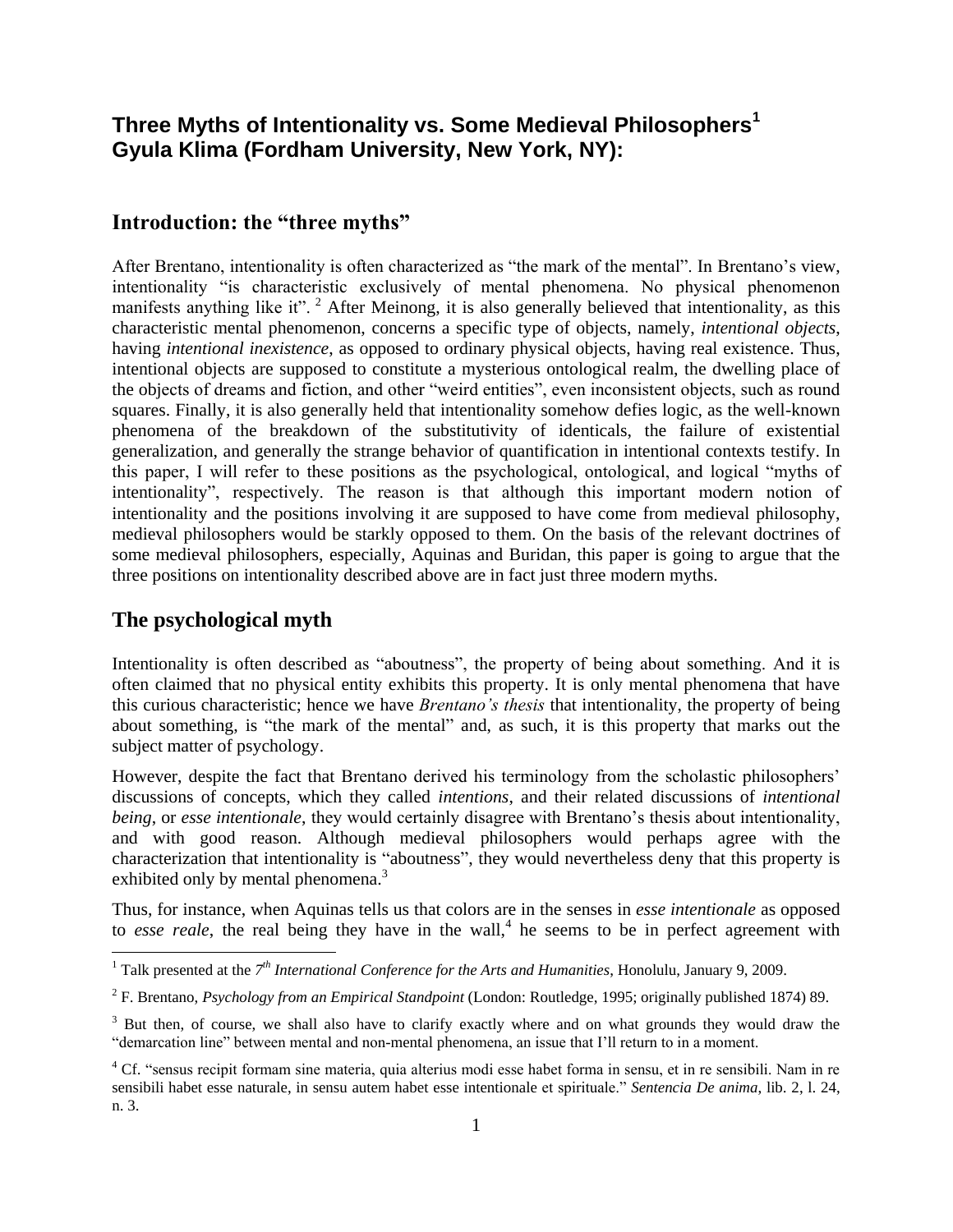Brentano's thesis,<sup>5</sup> but when he says that the same colors also have *esse intentionale* in the air, the medium between the perceiver and the perceived thing, then we should begin to suspect that by intentionality he means something altogether different from the notion involved in Brentano's thesis.<sup>6</sup>

To cut a long story short, for Aquinas, intentionality or aboutness is the property of any form of information carried by anything. If we look at his remarks about *esse intentionale* in this way, all will make good sense. After all, it is not only my perceptions and my thoughts that carry information about my environment, but also the medium carrying this information to my senses. Furthermore, even if I never receive any of this information, the information is there, and *qua* information it certainly *is about* the thing that produces it, when the information is encoded by a natural effect of the thing. This is how, for example, the tracks, the scent, or the sounds of an animal, or the light reflected from its body carry information about the animal whether these are actually perceived by another, say, its predator, or not. Or, to use Aristotle"s famous example, this is how the impression of a signet ring in a piece of wax encodes information about the shape of the ring itself.

Indeed, the impression in the wax in a way is nothing but that shape, although, of course not numerically the same shape that shapes the matter of the ring itself, but the shape shaping the wax taking on the shape of the ring. This is what Aquinas would describe by saying that the shape of the ring exists in the wax in *esse intentionale*, insofar as the shape now shaping the wax encodes information *about* the shape of the ring, thus naturally exhibiting the property of aboutness, that is, intentionality. But then, it is within this general hylomorphist framework, distinguishing the *esse reale* and *esse intentionale* of the same form, once informing the matter of a thing giving its real character, once informing another thing without the matter of the first thereby carrying information *about* the first, that Aquinas would interpret the more specific forms of *cognitive intentionality*, that is, the reception of information in cognitive subjects.

Therefore, what fundamentally distinguishes *cognitive intentionality* for Aquinas from non-cognitive physical phenomena is not that physical phenomena lack intentionality, but rather that cognitive intentionality is exhibited by cognitive subjects, which besides merely receiving information are capable of actively processing and utilizing it in their vital operations. Thus, in more advanced animals, the mere passive receptivity of the external senses is aided by the integrating activity of the common sense, allowing the animal not merely *sense*, but also *perceive* sensible objects, as persisting through change. Perception is further assisted by sensory memory, allowing besides mere *cognition* the *re-cognition* of objects perceived in the past. Furthermore, imagination can further process information recorded in memory, enabling the animal to *model* its environment in ways it could be, thereby providing the animal with some sort of foresight. This foresight, assisted by the so-called *vis aestimativa* that instinctively evaluates the situation for benefit or harm, enables the animal to seek out what is beneficial and to avoid harm. On top of all these, in rational animals, that is, humans, the

 $\overline{a}$ 

<sup>&</sup>lt;sup>5</sup> Granting, for the time being, the modern (post-Cartesian) usage that would classify even sensory operations as "mental". Aquinas would reject this usage, because he would regard only intellectual or voluntary operations as properly mental, namely, the proper operations of a soul having intellect and will, properly called a mind, *mens*, in Latin.

<sup>&</sup>lt;sup>6</sup> "Nam ipse Angelus est forma subsistens in esse naturali, non autem species eius quae est in intellectu alterius Angeli, sed habet ibi esse intelligibile tantum. Sicut etiam et forma coloris in pariete habet esse naturale, in medio autem deferente habet esse intentionale tantum." *Summa Theologiae* I, q. 56 a. 2 ad 3; "medium recipiat alio modo speciem coloris quam sit in corpore colorato ... Actus enim sunt in susceptivis secundum modum ipsorum: et ideo color est quidem in corpore colorato sicut qualitas completa in suo esse naturali; in medio autem incompleta secundum quoddam esse intentionale**;** alioquin non posset secundum idem medium videri album et nigrum." *Sentencia De sensu*, tract. 1, l. 5 n. 4.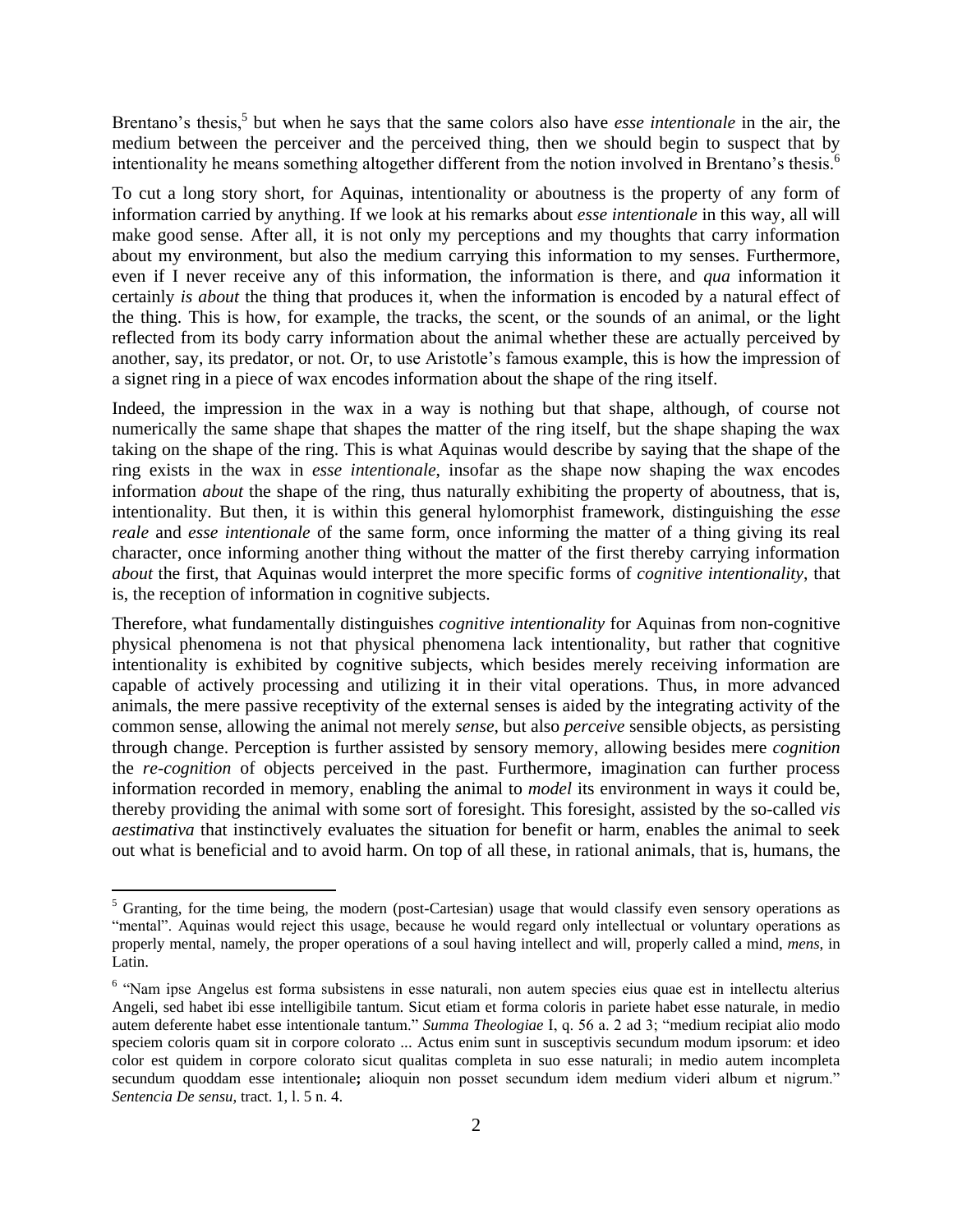intellect further processes the sensory information amassed in experience in the form of singular representations of singulars, the so-called *phantasms*, from which it abstracts the *intelligible species*, the universal representations of singulars of various natural kinds. The intelligible species, stored in intellectual memory, then enable the intellect to form universal concepts entering in judgments, the building blocks of both inductive and deductive reasoning, completing our cognitive mental operations. For "mental phenomena" for medieval philosophers are strictly speaking only *the proper operations of a mind* (*mens*), i.e., a rational soul having the cognitive faculty of intellect and the practical faculty of will.

At any rate, this would be a brief sketch of the main cognitive operations of cognitive subjects in the medieval Aristotelian tradition. What is important in this sketch from our point of view is that all the cognitive operations described here are nothing but different ways of receiving, recording, storing, and further processing information *about* physical reality. But then it should also be clear that receiving and storing information *about* physical reality is not the privilege of cognitive subjects, and so if cognitive subjects just further process this kind of information, then the intentionality of all information is not the privilege of cognitive subjects, or generally of their *cognitive*, or specifically of their *mental*, psychological states. But this is all we need for dispelling the first myth.

### **The ontological myth**

 $\overline{a}$ 

However, all this may not be enough to do away with the second myth, namely, the ontological myth about intentional objects. For even if perhaps there is nothing mysterious about the impression of the ring in the wax carrying information *about* the ring or sense perceptions carrying information *about* sensible objects, there apparently *is* something mysterious about objects of imagination and thought: after all, these objects, such as centaurs, golden mountains or even round squares are *not* objects existing in physical reality, but they are undeniably the objects of our imagination and thought; so what are they, where, or how do they exist? Aren"t at least *these* objects the inhabitants of a distinct ontological realm?

What makes these questions appear plausible is that we can talk about non-existent objects of thought and imagination in pretty much the same way as we do about ordinary objects in our sensible environment. So, we refer to these objects and quantify over them just as we do when we talk about ordinary objects. But then, it seems that by the very acts of reference and quantification we have an "ontological commitment" to these objects. After all, "to be is to be the value of a bound variable", isn"t it? But these objects of our reference and quantification are non-existent, so apparently they *have to be there somehow*, without actually *existing*. Or so a Meinongian an argument might go.

There are usually two types of reaction to this line of reasoning. One is the Meinongian *reductionist* type, giving a reduced ontological status to intentional objects, in a different mode of being, or the Quinean-Russellian *eliminativist* type, trying to explain away what is taken to be merely apparent reference to or quantification over non-existent objects in terms of plausible paraphrases involving only reference to or quantification over ordinary objects. As I have argued at length elsewhere, the 14<sup>th</sup>-century nominalist philosopher, John Buridan, offered an ingenious third alternative "between" these *reductionist* and *eliminativist* strategies of handling reference to non-existents.<sup>7</sup>

Without going into the intricacies of Buridan"s theory of reference in intensional contexts, or his theory of *ampliation of supposition*, one must note in the first place that on his view reference (*suppositio*), as opposed to meaning (*siginificatio*) is context-dependent. In different contexts, the

<sup>7</sup> Klima, G. *John Buridan*, Great Medieval Thinkers, Oxford University Press, 2009, c. 7.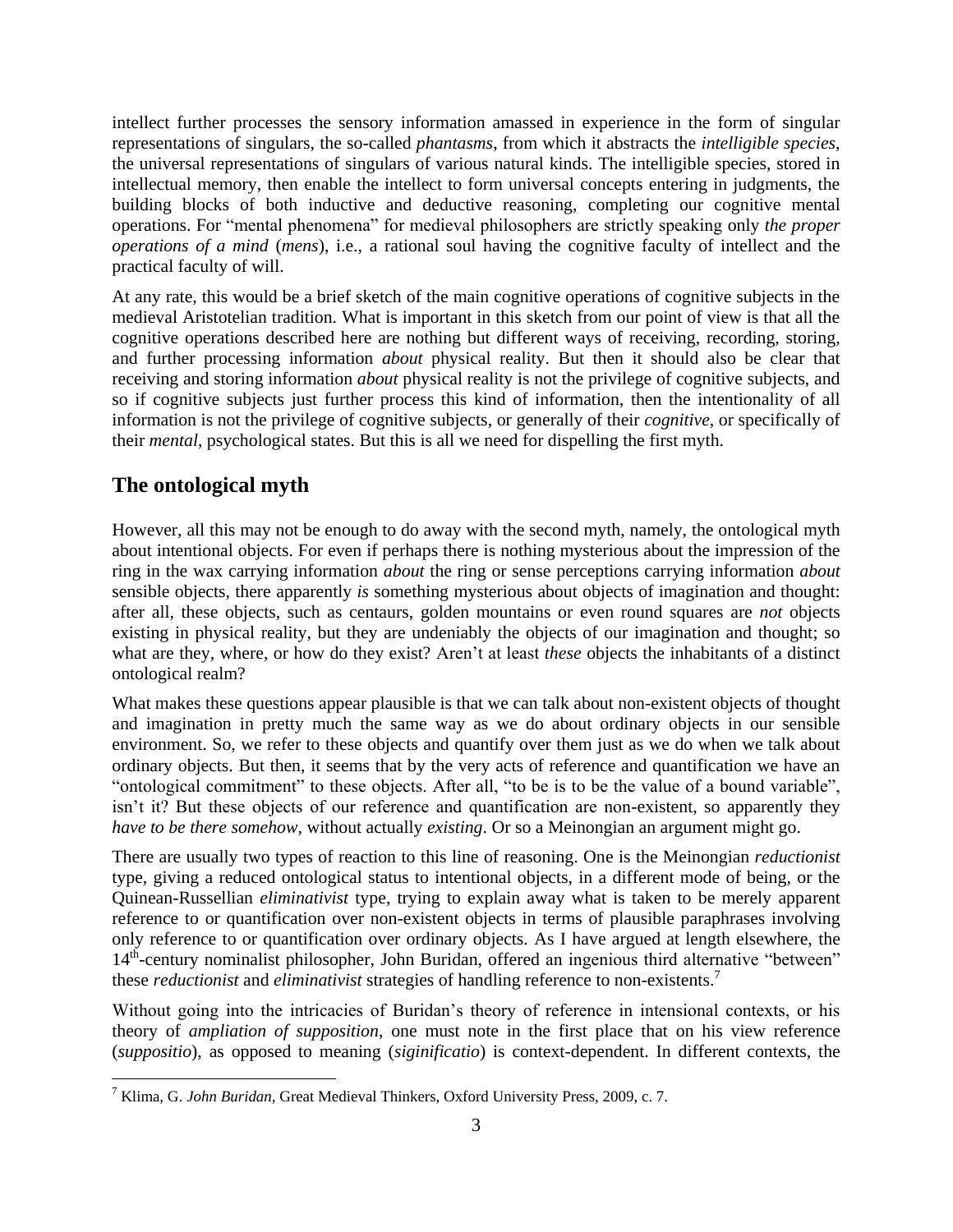same term with the same meaning, that is, without equivocation, can be used to stand for different things. For instance, if I say "Man is a mammal" I intend to refer by the subject term to human beings, however, if I say "'Man' is a noun', the subject of this sentence is meant to stand for a linguistic item, which, *according to the meaning it has in my first sentence*, is a noun. Furthermore, suppose I say in my graduate class, 'All students in this room are graduate students'. In this case I want to use the subject term of this sentence to refer to the students presently sitting in the room. However, if I say in the same class "Just an hour ago, some students in this room were undergraduates", then I am referring either to the students who presently are in the room, or to the students who were there an hour ago, in my undergraduate class. Thus, the reference of the subject of this sentence "students in this room" is extended, *ampliated*, to include not only those students who are presently in the class, but also those who were there an hour ago in the past. Indeed, this ampliated subject would refer to the students who were there in the past, even if in the meantime (God forbid!) they ceased to exist. This is precisely how we can make reference to objects that existed in the past, but no longer do, as in the sentence "Millions of years ago, dinosaurs roamed the earth'. But the students in my undergraduate class or the dinosaurs this sentence is about are certainly not mysterious, "intentional objects". Thus, in these sentences I quantify over non-existent, but entirely non-mysterious, past physical objects. To be sure they *are* no longer physical objects; however, they *were*. But then, one might ask what *are* they *now*? Well, the simple answer is: nothing. It is only an existing thing that is something, whatever does not exist is nothing, since no thing is something non-existent. We are just able to make reference to these past objects, because we have information somehow recorded and further processed about them that enables us to identify them and talk about them. And since we can think about such objects in an abstract manner, abstracting from any time, we can talk not only about past things of this kind, but also about future or merely possible things of the same kind as well. As Buridan wrote:

We should note that we can think of things without any difference of time and think of past or future things as well as present ones. And for this reason we can also impose words to signify without any difference of time. For this is the way names signify. Therefore, by the specific concept of 'man' I conceive indifferently all men, present, past and future. And by the name 'man' all [men] are signified indifferently, present, past and future [ones alike]. So we truly say that every man who was was an animal, and every man who will be will be an animal. And for this reason it follows that the [verbs] 'think/understand' [*'intelligere'*], 'know', 'mean/signify' [*'significare'*] and the like, and the participles deriving from them, *ampliate* the terms with which they are construed to refer indifferently to present, past and future and possible [things] which perhaps neither are, nor will be, nor ever were. Therefore, even if no rose exists, I think of a rose, not one that is, but one which was, or will be, or can be. And then, when it is said: the name 'rose' signifies something, I concede this. And when you say: that [thing] is not, I concede that; but it was. If, then, you conclude: therefore, something is nothing, I deny the consequence, for in the major premise the term 'something' was ampliated to past and future [things], and in the conclusion it is restricted to present ones.<sup>8</sup>

 $\overline{a}$ 

<sup>8</sup> Johannes Buridanus: *Questiones Longe super Librum Perihermeneias*, ed. Ria van der Lecq, Utrecht, 1983, pp.12- 14. Cf.: "All verbs, even in the present tense, which of their very nature can concern future, past and possible things as well as present ones such as "think", "know", "mean" and the like ampliate their terms to all times, future, past and present. And what accounts for this is that a thing can be thought of without any difference of time, namely, abstracted from any place and time. And so, when a thing is thought of in this way, then a thing which was, or will be, or can be may be thought of as well as a thing which [actually] is. Therefore, if I have the common concept from which we take this name 'man', then I can think indifferently of all men, past, present and future. And this is why these verbs can concern past or future things as well as present ones." Albert of Saxony: *Perutilis Logica,* Georg Olms Verlag, Hildesheim-New York, 1974, Tr. 2, c. 10, 8a regula. For an earlier example of the same explanation of ampliation see the selection from the *Logica Lamberti* in N. Kretzmann - E. Stump (eds.): *The Cambridge*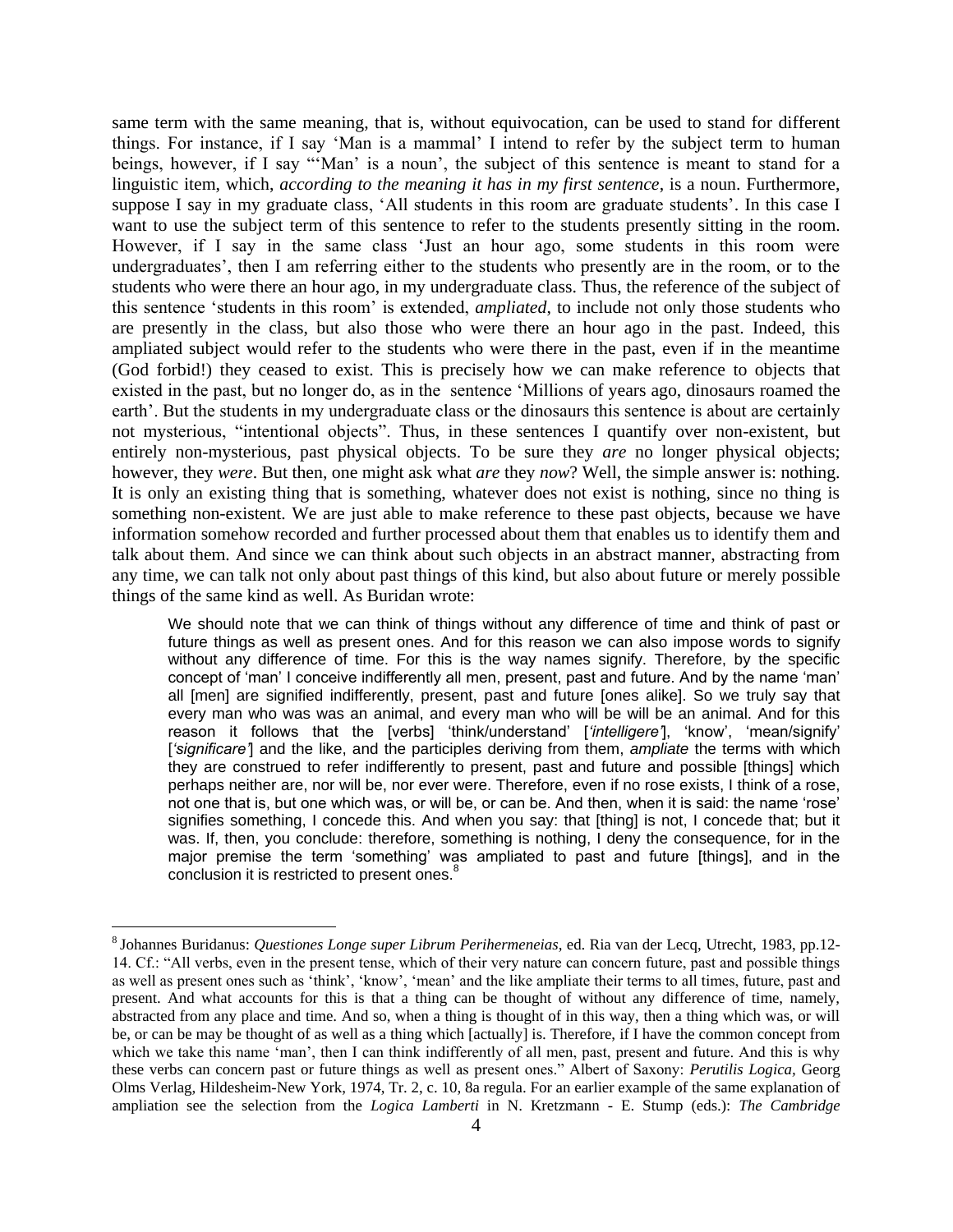But what about *imaginary* objects or *mere* objects of thought? They are not recalled from the past, nor will they ever exist in the future, nor are they things we experience, but think of in an abstract manner. They just appear to be *sui generis.* So, *what* are they?

Again, since such things do not exist, they *are* nothing; so it is just as futile to inquire into the nature of centaurs, etc. as it is to try to draw a round square. Therefore, when we are thinking of things that do not exist, we are not exploring a mysterious realm of non-beings, say, the realm of merely possible or fictitious beings, for, *pace* David Lewis, there is just no such a realm to be explored. A merely possible being or a fictitious entity is not just a special kind of entity; indeed, not any more than a fake diamond is a special kind of diamond or forged money is a special kind of money. Just as a fake diamond is not something that is a diamond and is fake and forged money is not something that is both money and forged, so a fictitious entity is not something that is both an entity and is fictitious. And just as a fake diamond is no diamond at all, and forged money is no money at all, so a fictitious entity is not an entity at all.

But then what do we have in mind when we are thinking about objects that do not exist? Well, some of them are things that existed, but no longer exist, others are things that will exist, but not yet exist, and still others are things that could exist, but actually don"t. But what is the nature of these things? Well, nothing, just as these things are nothing, i.e., none of the things there are. In short, Buridan"s metaphysical point is that if you want to do metaphysics, then you should deal with *being qua being*, and not with *non-being qua being*, for then, assuming a contradiction, you might just draw any silly conclusion. So much, then, for the second myth.

## **The logical myth**

 $\overline{a}$ 

But then, if we assume Buridan's stance toward the issue of "quantifying over non-existents", some puzzles of the third myth are "automatically" solved. For then *particular* quantification in *ampliative* contexts need not be construed as *existential* quantification at all. When I say "Something that does not exist is thought of", this need not be construed as saying that that there exists something that does not exist and is thought of, for of course this would be contradictory. However, if this sentence is construed as saying that some past, future or possible object that does not exist is thought of, then the contradiction vanishes. To be sure, one might still have qualms about "ontological commitment" by quantifying over mere *possibilia*, but we just dealt with that issue. Quantification does not involve any *ontological* commitment. It does involve commitment to objects of our thought, but those objects do not form a special metaphysical realm, for, if they do not exist, then they are just nothing.

But if we take a closer look at how we are able even to think of such "nonentities", then, with the help of Buridan"s doctrine of *appellatio rationis*, other puzzles of intentional contexts can also receive plausible, non-mysterious solutions.

When we think of things, we can do so by means of our concepts, encoding highly processed abstract information we gained in experience, and entering into combinations with other concepts in the later stages of our intellectual operations. Thus, when we are thinking of humans or horses we are using the concepts of humans and horses abstracted from our experiences of

*Translations of Medieval Philosophical Texts*, Cambridge University Press, Cambridge, 1988. pp. 104-163, esp. pp. 116-118.